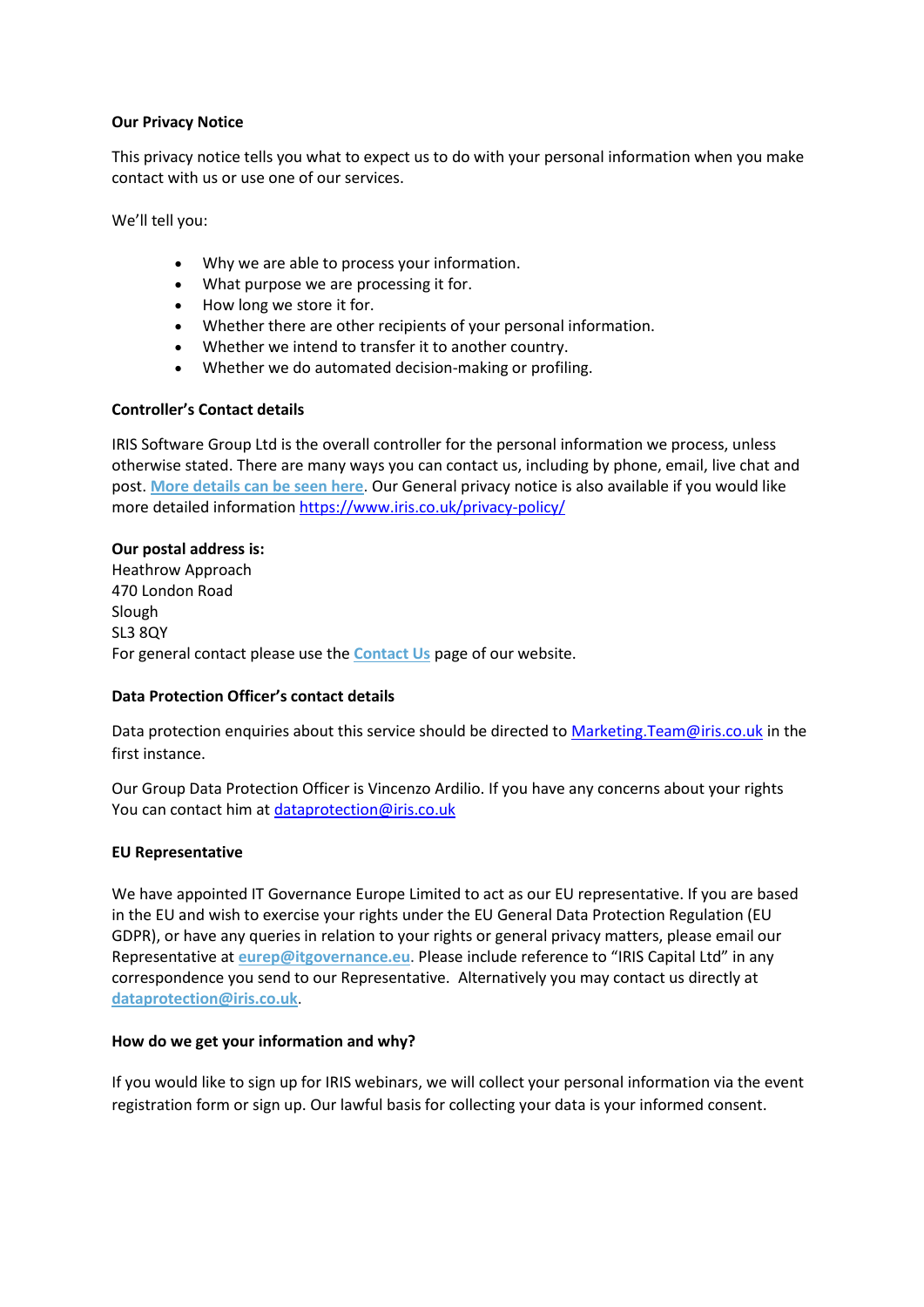## **What will the information be used for?**

- Provide you with communications about the webinar.
- Contact you about the product and your business needs
- If you have opted in we may contact you about other IRIS products and services, future webinars, or events. You can amend your preferences here [https://go.iris.co.uk/Preference-](https://go.iris.co.uk/Preference-Centre.html)[Centre.html](https://go.iris.co.uk/Preference-Centre.html)

### **What information do we collect from you?**

When you sign up for a webinar event IRIS will ask you to provide

- Title, first and last name: we will collect this information from you to personalise communications and so that we can verify that we are speaking to the right person if we call.
- The number of partners in your practice: we use this information to determine which IRIS team is best placed to speak to you about your business needs.
- The number of employees. This information is used to determine which of our specialist product teams is best placed to discuss your business needs
- Valid phone number: we require a valid phone number so that an IRIS representative can follow up on your interest.
- Postal code: a valid UK postcode is required so that your request can be followed up by a relevant geographic team.
- Job title or role: we use this information to determine which team within IRIS is best placed to speak to you about your business need.
- Valid email address. We will use your email address to communicate with you about the webinar. The email address will also be used If you request links to downloads, whitepapers, guides and webinars. We will also use your email address to send information about products and services which we believe may be of interest to you.
- Your activity whilst attending the webinar such as how long you attend for? Whether you download any documents and other activity. Please see Automated profiling.

## **How long do we store it for?**

Please see our **[retention schedule.](https://www.iris.co.uk/company/privacy/)**

IRIS will retain information listed under the previous heading for up to 24 months from your last interaction with IRIS.

ON24 will retain the personal data on the platform for up to 90 days.

## **Will anyone else receive my data?**

In order to provide this webinar IRIS uses a supplier and data processor called ON24. ON24 provides the platform for IRIS to run the webinar service. When you sign up for the event your event registration details information will be received by ON24. If you would like further information ON24's privacy notice is available<https://www.on24.com/privacy-policy/>